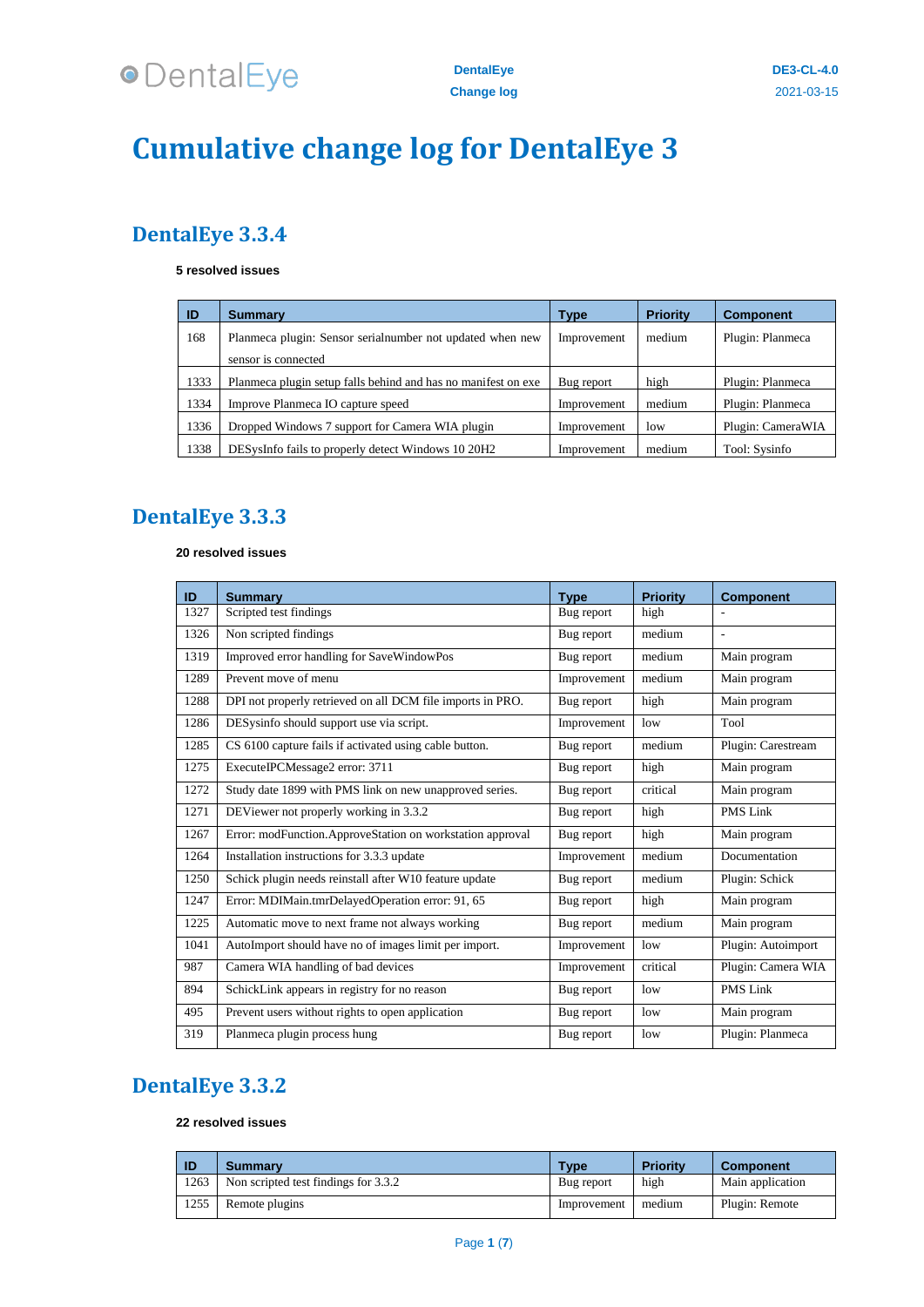# **ODentalEye**

#### **DentalEye Change log**

| 1254 | Vatech EZSensor plugin                                     | Improvement | high          | Plugin: Vatech IO  |
|------|------------------------------------------------------------|-------------|---------------|--------------------|
| 1251 | Centralized Workstation approval for Enterprise systems    | Improvement | high          | Main program       |
| 1249 | Event log not shown properly if containing 3.1 rows.       | Bug report  | critical      | Tool               |
| 1231 | Allow licenses beyond 2021-04-30                           | Improvement | critical      | Main program       |
| 1214 | Update AutoImport in 3.3.2                                 | Improvement | high          | Plugin: AutoImport |
| 1210 | Developer dialog shows only one row with $>$ 36 F-keys     | Bug report  | high          | Main program       |
| 1209 | cmdLink should be able to handle background selection and  | Improvement | low           | PMS Link           |
|      | closing of patient just like DElink                        |             |               |                    |
| 1208 | Closing patient with DELink causes unnecessary timeout     | Bug report  | high          | <b>PMS</b> link    |
| 1207 | Imagelevel MDX3 plugin not properly detected by 3.3.1      | Bug report  | high          | Installer          |
|      | installer                                                  |             |               |                    |
| 1204 | Size of Overflow pane not remembered properly when         | Bug report  | high          | Main program       |
|      | launched from PMS link                                     |             |               |                    |
| 1203 | Error message "frmMain.ControlSizing error: 5" Invalid     | Bug report  | medium        | Main program       |
|      | procedure call or argument                                 |             |               |                    |
| 1198 | Slow when opening patient after using 3.3.1 for a while.   | Bug report  | critical      | Main program       |
| 1194 | Problems with Morita and PMS link in 3.3.1                 | Bug report  | medium        | Plugin: Morita     |
| 1179 | Unable to select "All images on patient" in Export dialog  | Bug report  | medium        | Main program       |
| 1172 | Wrong rotation with Kavo Scan eXam in KavoKerr plugin      | Bug report  | medium        | Plugin: Kavo Kerr  |
| 1130 | Template changes not possible to save after click on other | Bug report  | insignificant | Main program       |
|      | template, no in save dlg and restart on "New Template"     |             |               |                    |
| 1079 | DCM file support in AutoImport                             | Improvement | medium        | Plugin: AutoImport |
| 961  | Header sorting in Monitor calibration dialog               | Improvement | medium        | Main program       |
| 372  | Planmeca plugin IO capture is too slow                     | Improvement | medium        | Plugin: Planmeca   |
| 176  | Add mirror as a property of the template frames.           | Improvement | medium        | Main program       |

## **DentalEye 3.3.1**

#### **resolved issues**

| <b>ID</b> | <b>Summary</b>                                                                           | <b>Type</b> | <b>Priority</b> | <b>Component</b>  |
|-----------|------------------------------------------------------------------------------------------|-------------|-----------------|-------------------|
| 1119      | Preamble security issue with DICOM-files                                                 | Improvement | medium          | Main program      |
| 1161      | Non scripted test findings for 3.3.1                                                     | Bug report  | high            | Main program      |
| 1159      | Code review findings from 2019-11-21                                                     | Improvement | medium          | Unspecified       |
| 1157      | HaS1168X plugin (Hamamatsu 2) issues with $W10 > 1903$                                   | Bug report  | medium          | Plugin: Hamamatsu |
| 1138      | Ability to load entire CT series at will even if limited                                 | Improvement | medium          | Main program      |
| 1137      | Some DICOM files from Sectra cause error message after import.                           | Bug report  | medium          | Unspecified       |
| 1134      | Gamma-korr does not show properly if presentation view from<br>imagelist                 | Bug report  | medium          | Main program      |
| 1129      | Update Instructions for use for 3.3.1 release                                            | Improvement | critical        | Documentation     |
| 1128      | Update Installation instruction for 3.3.1 release                                        | Improvement | critical        | Documentation     |
| 1119      | Preamble security issue with DICOM-files                                                 | Improvement | medium          | Main program      |
| 1118      | CS Adapt support for RVG in Carestream plugin                                            | Improvement | medium          | Plugin: Kodak     |
| 1112      | Error if opening Preferences when more than 100 users are active                         | Bug report  | medium          | Main program      |
| 1102      | Boneprox integration                                                                     | Improvement | low             | Unspecified       |
| 1096      | Aero snapped main window will not return to snapped position                             | Bug report  | low             | Main program      |
| 1095      | Edit image info from Image list fails to update other instance on<br>Series or Imagecard | Bug report  | high            | Main program      |
| 1086      | Update IFU regarding standards references                                                | Improvement | medium          | Documentation     |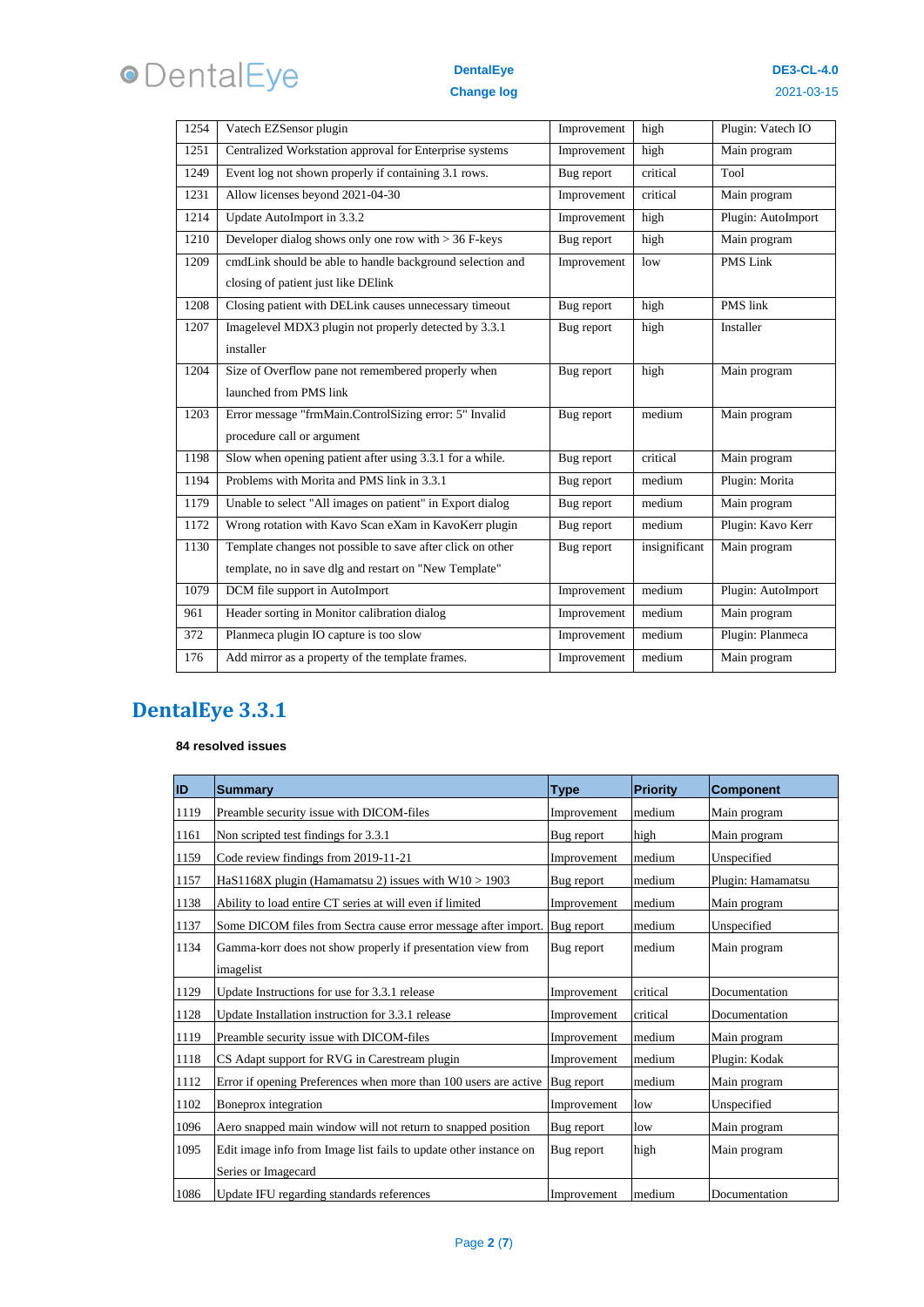

#### **DentalEye Change log**

| 1085 | Implement UDI (Universal Device Identifier)                       | Improvement  | high     | Main program         |
|------|-------------------------------------------------------------------|--------------|----------|----------------------|
| 1080 | Image selection indicator not clear enough                        | Improvement  | medium   | Main program         |
| 1052 | Fail to drag image from image list to series when series is shown | Bug report   | medium   | Unspecified          |
|      | with left and right margins.                                      |              |          |                      |
| 1025 | Remove Toolbar backgrund image and main window background         | Improvement  | medium   | Main program         |
|      | color/image settings.                                             |              |          |                      |
| 1024 | Remove ability to move task pane to right side,                   | Improvement  | medium   | Main program         |
| 1023 | Vatech plugin                                                     | Improvement  | critical | Unspecified          |
| 1001 | Mousewheel zoom does not center on pointer position if possible   | Bug report   | medium   | Main program         |
| 994  | Mscomct2.dll vulnerability                                        | Improvement  | medium   | Installer            |
| 992  | <b>Enhanced CBCT issues</b>                                       | Bug report   | medium   | Main program         |
| 989  | Possible bug with mirror $+$ rotate before approve                | Bug report   | low      | Main program         |
| 973  | DESysInfo need update to properly detect new windows 10           | Improvement  | medium   | Tool                 |
|      | versions                                                          |              |          |                      |
| 971  | Prompt for New or Remount defaults                                | Improvement  | medium   | Main program         |
| 968  | Exposure parameters from Cranex Novus E not received in DE        | Improvement  | high     | Plugin: Soredex      |
| 962  | PSPix (old Optime OEM version) is rotating images differently     | Improvement  | medium   | Plugin: Soredex      |
|      | than in 3.1                                                       |              |          |                      |
| 957  | Schick USBCam 4 buttons not working                               | Improvement  | medium   | Plugin: Video        |
| 956  | Video control fails to find window                                | Bug report   | medium   | Plugin: Video        |
| 955  | C-takt plugin fails to preserve approved brightness and contrast  | Bug report   | high     | Main program         |
| 952  | Missing series and/or study object after approve                  | Bug report   | high     | Main program         |
| 950  | Gendex plugin fails to import captured image with both sensor     | Bug report   | high     | Plugin: Gendex       |
|      | and camera connected.                                             |              |          |                      |
| 935  | Apostrophe escaping missing in function cUser.DeleteDev           | Bug report   | high     | Main program         |
| 933  | Manual entry of license does not work                             | Bug report   | high     | Main program         |
| 931  | Extra tabs missing in settings dialog of Soredex Digora Optime    | Improvement  | medium   | Plugin: Soredex      |
| 924  | Resize IC leads to missing selection in Export                    | Bug report   | low      | Main program         |
| 922  | Undo all on a rotated image on IC fails to trigger save           | Bug report   | low      | Main program         |
| 919  | Monitor calibration on startup gets behind splash screen          | Bug report   | high     | Main program         |
| 915  | Image capture must be disabled in Presentation overview           | Bug report   | critical | Main program         |
| 910  | New Progeny/Midmark plugin                                        | Improvement  | medium   | Unspecified          |
| 908  | CD burning folder confusion                                       | Improvement  | low      | Main program         |
| 907  | Exported auto file name should conform to custom PID label        | Improvement  | medium   | Main program         |
|      | content                                                           |              |          |                      |
| 906  | PID label disturbing when analyzing image in review mode          | Design error | critical | Main program         |
| 902  | Delete more than one image from (green) imagecard fails.          | Bug report   | high     | Main program         |
| 889  | Customizable PID label                                            | Improvement  | medium   | Main program         |
| 888  | "Do you want to remove patient from database" is confusing to     | Design error | high     | Main program         |
|      | the user and should be disabled.                                  |              |          |                      |
| 885  | Schick plugin - new enhancement option in new SDK                 | Improvement  | medium   | Plugin: Schick       |
| 884  | Imaging link plugin add support for BlueSkyBio                    | Improvement  | medium   | Plugin: Imaging link |
| 880  | New SDK from "KaVo Kerr" for KaVo, Soredex and                    | Improvement  | high     | Unspecified          |
|      | Instrumentarium devices                                           |              |          |                      |
| 878  | Remove "Change approval" option from context menu                 | Improvement  | medium   | Main program         |
| 875  | Add function to document proper installation/calibration of X-ray | Improvement  | critical | Main program         |
|      | chain                                                             |              |          |                      |
| 873  | Silent start-up of plugins when drivers and hardware not found    | Improvement  | medium   | Unspecified          |
| 872  | Add wrapper test case for generic test cases                      | Task         | high     | Unspecified          |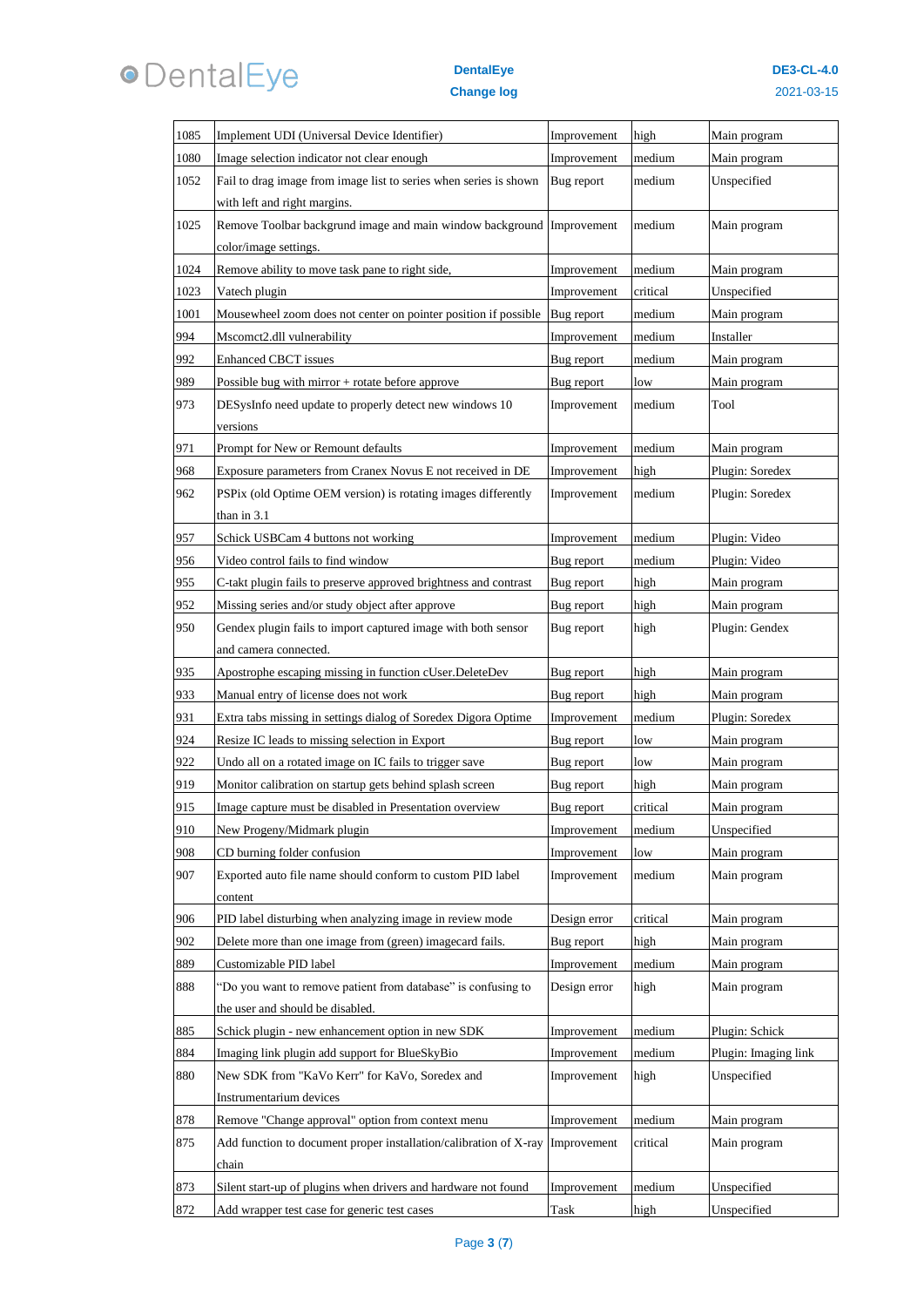

#### **DentalEye Change log**

| 871            | Plugin error logging                                            | Improvement  | medium   | Unspecified          |
|----------------|-----------------------------------------------------------------|--------------|----------|----------------------|
| 867            | Date append in Series and Study name                            | Bug report   | high     | Main program         |
| 866            | Image count in series list missing                              | Bug report   | medium   | Main program         |
| 864            | Installer must update or remove plugins in 3.3.1. NOT leave     | Improvement  | critical | Installer            |
|                | 3.2.1!                                                          |              |          |                      |
| 863            | Unattended Install with parameter presets                       | Improvement  | high     | Installer            |
| 859            | SysInfo detects some files as changed due to daylight saving    | Bug report   | critical | Tool                 |
| 850            | MWL confirmation prompt missing in English language file        | Bug report   | high     | Main program         |
| 848            | Windows 10 support                                              | Improvement  | critical | Unspecified          |
| 847            | Imaging link plugin for 3.2                                     | Improvement  | medium   | Plugin: Imaging link |
| 844            | SysInfo license info missing                                    | Bug report   | low      | Tool                 |
| 841            | Clean language files from unused strings and fix errors         | Improvement  | medium   | Main program         |
| 832            | Acteon plugin with support for Sopro Sopix 2 sensor and PSPix2  | Improvement  | critical | Unspecified          |
|                | scanner.                                                        |              |          |                      |
| 830            | SIDIIN locating in Sirona plugin                                | Improvement  | high     | Plugin: Sirona       |
| 829            | New Opus integration improvement                                | Improvement  | high     | PMS Link             |
| 792            | Missing functionality for CT image stacks.                      | Bug report   | medium   | Main program         |
| 760            | Add a new annotation tool - Mach Effect Correction              | Improvement  | medium   | Main program         |
| 758            | MVRQ0062: Allow the user to specify a file name for single-file | Improvement  | medium   | Main program         |
|                | exports.                                                        |              |          |                      |
| 625            | Remove tooth number tooltips from tooth chart.                  | Design error | low      | Main program         |
| 613            | Imaging link plugin changes for hosts 3.1.1385 and newer        | Improvement  | medium   | Plugin: Imaging link |
| 589            | MVRQ0048 SimPlant support in Imaging Link                       | Improvement  | medium   | Plugin: Imaging link |
| 580            | MVRQ0047: Add option to prevent multiple thin client instances  | Improvement  | medium   | Main program         |
|                | of MiPACS                                                       |              |          |                      |
| 368            | Paste function in 3.1.1258 does not work as in 3.1.1025         | Bug report   | medium   | Main program         |
| 360            | DE32Thumbs to replace DEThumbs                                  | Improvement  | high     | <b>DEXThumbs</b>     |
| 236            | Vatech plugin                                                   | Improvement  | medium   | Unspecified          |
| 169            | Straighten up images, rotate in small steps                     | Improvement  | high     | Main program         |
| 164            | Delete images from Clipboard                                    | Bug report   | low      | Main program         |
| 154            | Workstation name and Client AE in terminal server mode          | Improvement  | medium   | Main program         |
| 117            | Cannot import PDF files                                         | Bug report   | medium   | Main program         |
| $\overline{c}$ | New look and feel for DE 3                                      | Improvement  | critical | Main program         |

## **DentalEye 3.2.3**

#### **resolved issues**

| ID  | <b>Summarv</b>                                                | Type        | <b>IPriority</b> | <b>Component</b> |
|-----|---------------------------------------------------------------|-------------|------------------|------------------|
|     | 1022 CS7600 scanner support in Carestream plugin              | Improvement | high             | Plugin: Kodak    |
| 923 | Carestream 6200 sensor support                                | Bug report  | critical         | Plugin: Kodak    |
| 883 | Carestream plugin fails with " (double quote) in patient name | Bug report  | high             | Plugin: Kodak    |
| 858 | Carestream plugin should support new SDK versions             | Improvement | medium           | Plugin: Kodak    |
| 852 | Carestream plugin 3D capture import issue                     | Improvement | medium           | Plugin: Kodak    |

### **DentalEye 3.2.2**

**This release was cancelled with most of the issues planned for 3.3.1**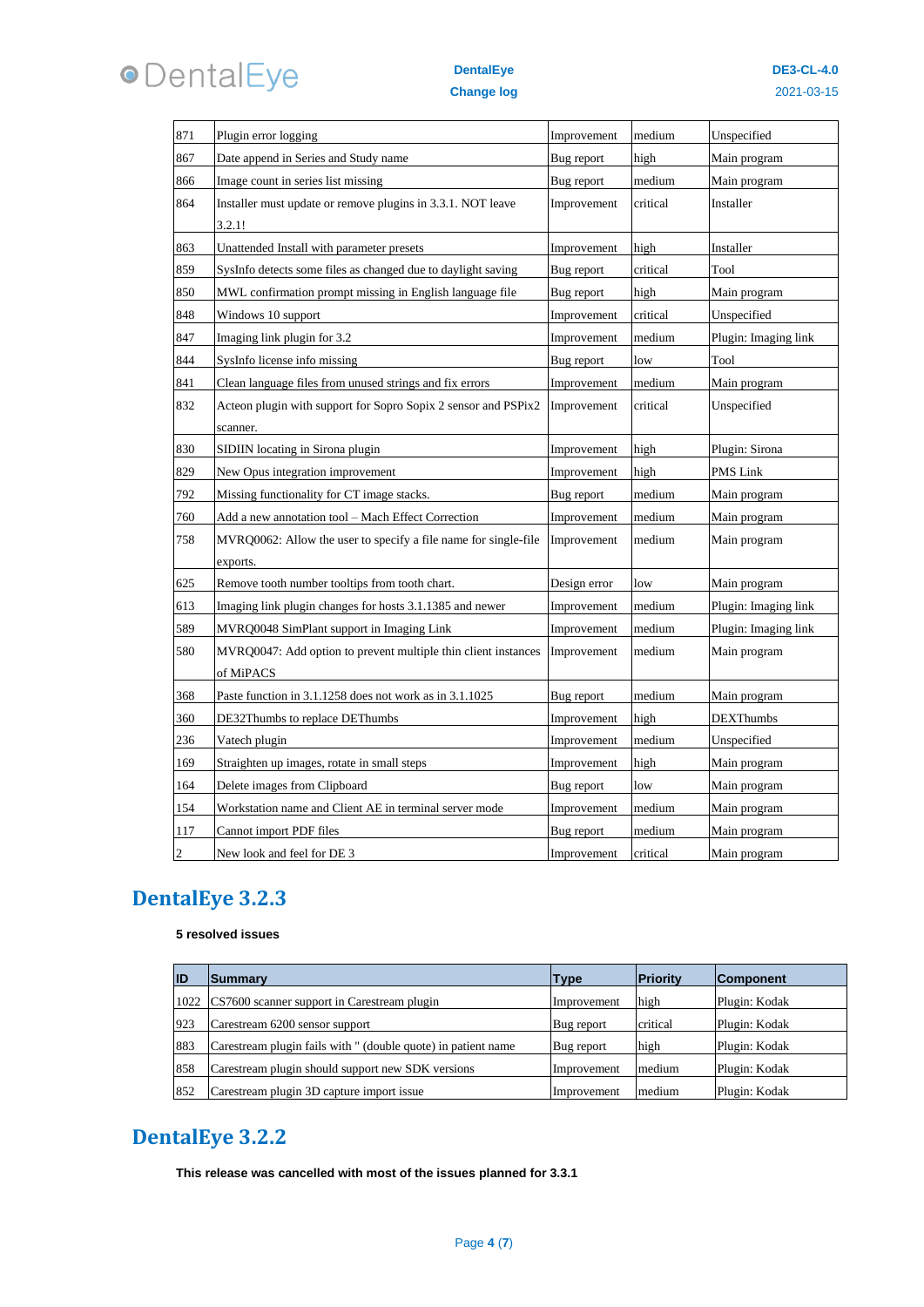

## **DentalEye 3.2.1**

**resolved issues**

| ID         | <b>Summary</b>                                                                        | Type                      | <b>Priority</b> | <b>Component</b>      |
|------------|---------------------------------------------------------------------------------------|---------------------------|-----------------|-----------------------|
| 846        | Danish language support                                                               | Improvement               | critical        | Unspecified           |
| 831        | Hamamatsu S1168X/Dentalmind Digital X-ray 3 plugin                                    | Improvement               | critical        | Unspecified           |
| 824        | Code review finding from 2015-05-08                                                   | Improvement               | medium          | Main program          |
| 823        | Code review findings from 2015-01-20                                                  | Improvement               | low             | Unspecified           |
| 822        | Code review: Hard coded language strings.                                             | Improvement               | medium          | Unspecified           |
| 821        | Code review: Inverted logic in if-statements                                          | Improvement               | low             | Main program          |
| 820        | Code review: Unused code commented out makes it harder to<br>follow the logical flow. | Improvement               | low             | Main program          |
| 818        | Edit number in Enterprise version                                                     | Bug report                | critical        | Main program          |
| 813        | Date of birth in printouts                                                            | Improvement               | medium          | Main program          |
| 812        | Bug that can cause error 91 on save of new series                                     | Bug report                | critical        | Main program          |
| 811        | Miniviewer can't be included with 3.2.1                                               | Task                      | critical        | Main program          |
| 810        | Bug with MWL Restriction of additional x-rays [IOXECM] 2                              | Bug report                | medium          | Main program          |
| 809        | Bug with MWL Restriction of additional x-rays [IOXECM] 1                              | Bug report                | medium          | Main program          |
| 808        | Missing error message about file access on approval                                   |                           | medium          | Main program          |
| 807        | User instructions needed in error messages                                            | Bug report<br>Improvement | critical        | Main program          |
|            | Regulatory labelling in About-box                                                     |                           |                 |                       |
| 805<br>804 | Changes to Preferences dialog                                                         | Improvement               | critical        | Main program          |
|            |                                                                                       | Improvement               | critical        | Main program          |
| 803        | DentalEye crashes after annotations 3.2.1 BETA 6                                      | Bug report                | medium          | Main program          |
| 801        | Camera WIA upgrade to DE32 standard                                                   | Improvement               | high            | Plugin: Camera WIA    |
| 800        | Medspace plugin upgrade for 3.2 req                                                   | Improvement               | high            | Plugin: Medspace      |
| 799        | C-Takt plugin, 3.2 req check                                                          | Improvement               | high            | Plugin: C-takt        |
| 798        | Export plugin, implement 3.2 requirements                                             | Improvement               | medium          | Plugin: Export        |
| 797        | Manual Import plugin, implement CAE & CAD support                                     | Improvement               | high            | Plugin: Manual import |
| 796        | TWAIN plugin, implement CAE & CAD                                                     | Improvement               | critical        | Plugin: TWAIN         |
| 793        | Export to DCZ/DEZ must not include other files than DICOM                             | Bug report                | critical        | Main program          |
| 791        | No import for Excel, Word                                                             | Bug report                | medium          | Main program          |
| 790        | Erratic behavior during DICOM import to new patient                                   | Bug report                | critical        | Main program          |
| 789        | DICOM import should show a progress bar                                               | Improvement               | high            | Main program          |
| 788        | Database connection failure not handled gracefully                                    | Design error              | critical        | Main program          |
| 787        | X-image after capture in session with no imagestore connection.                       | Bug report                | critical        | Main program          |
| 786        | Importing CT files in Pro edition saved DCM file with JPG                             | Bug report                | medium          | Main program          |
|            | extention                                                                             |                           |                 |                       |
| 781        | DEApprove must not be active if there is no license                                   | Improvement               | medium          | Tool                  |
| 779        | Remove "tabs" that show templates                                                     | Improvement               | medium          | Main program          |
| 778        | IP address not accepted in image store folder setting                                 | Bug report                | medium          | Main program          |
| 777        | Excess items in Program Files                                                         | Bug report                | medium          | Installer             |
| 776        | Excess item in start menu                                                             | Bug report                | low             | Installer             |
| 775        | Patient ID label not hidden when scrolling with mouse wheel in CT                     | Bug report                | medium          | Main program          |
| 773        | Error not logged in Preferences                                                       | Bug report                | high            | Main program          |
| 772        | License generator - new version and new database for 3.2                              | Improvement               | critical        | License system        |
| 771        | Image import browse dialog needs upgrade                                              | Improvement               | medium          | Main program          |
| 766        | Presentation view behavior                                                            | Design error              | critical        | Main program          |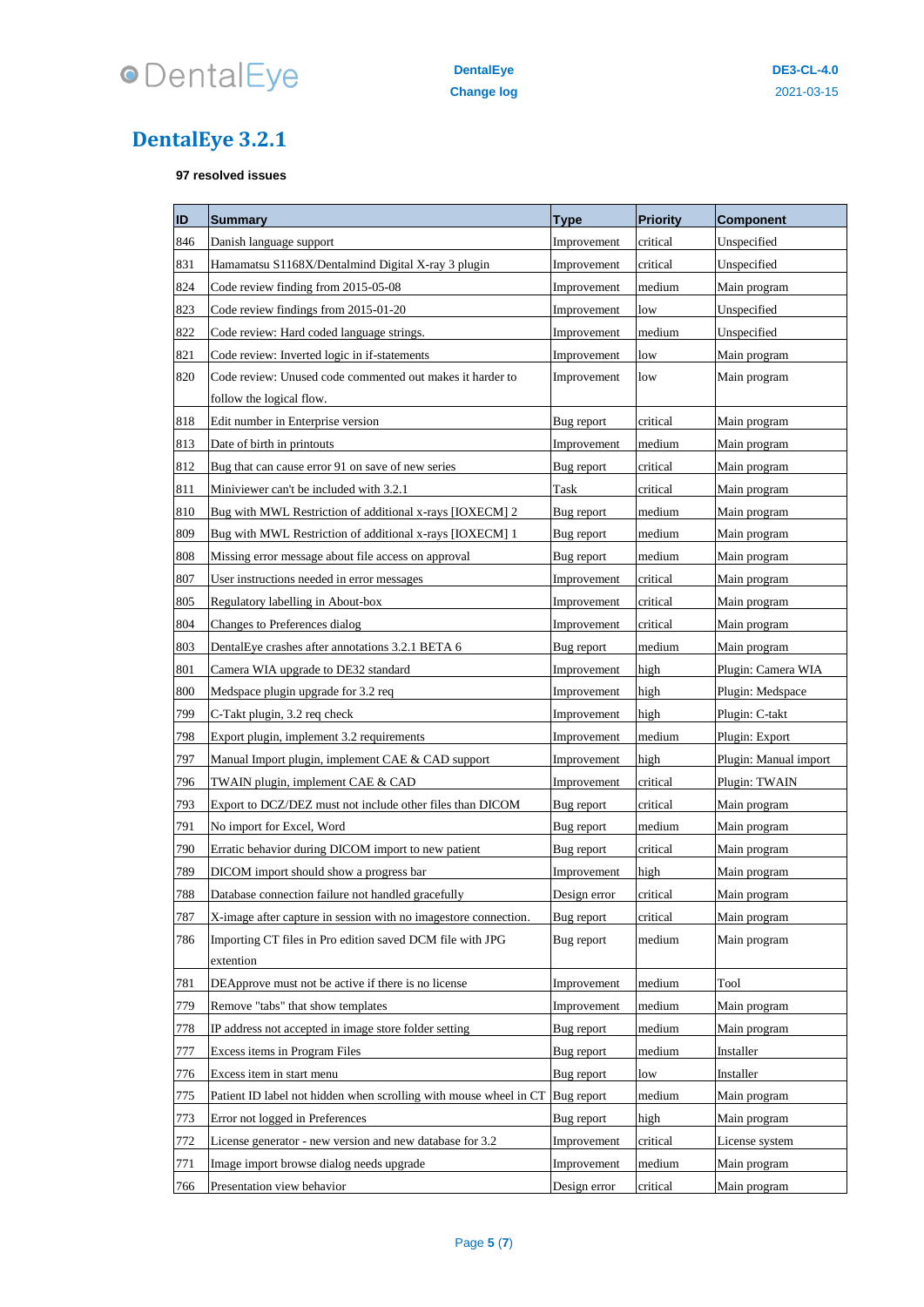# **ODentalEye**

| ID  | <b>Summary</b>                                                      | <b>Type</b>  | <b>Priority</b> | <b>Component</b>   |
|-----|---------------------------------------------------------------------|--------------|-----------------|--------------------|
| 762 | MVRQ0066: Allow users with "configure and view audit trail" to      | Bug report   | medium          | Main program       |
|     | access Audit trail options and log.                                 |              |                 |                    |
| 761 | MVRQ0065: X-ray Control Book                                        | Improvement  | medium          | Main program       |
| 757 | MVRQ0061: Enable File Format drop-down box even if no               | Bug report   | medium          | Main program       |
|     | checkboxes are selected on the Image Export dialog.                 |              |                 |                    |
| 756 | MVRQ0060: Display customizable alert when saving a series as        | Improvement  | medium          | Unspecified        |
|     | unapproved                                                          |              |                 |                    |
| 751 | Include Command line link in 3.2 package                            | Improvement  | high            | PMS Link           |
| 750 | Drag image to "NONE" frame must not delete existing anatomic        | Bug report   | high            | Main program       |
|     | info                                                                |              |                 |                    |
| 749 | Edit Number                                                         | Improvement  | medium          | Unspecified        |
| 748 | <b>Patient Selector</b>                                             | Improvement  | high            | Tool               |
| 747 | SQL backup                                                          | Improvement  | medium          | Tool               |
| 745 | Include DCM Store plugin in 3.2 package                             | Improvement  | medium          | Unspecified        |
| 744 | Series of a certain type (IO, VL etc) must not allow new images of  | Design error | critical        | Main program       |
|     | another.                                                            |              |                 |                    |
| 743 | Remove checkboxes to hide original series and auto create IC copy   | Design error | critical        | Main program       |
| 740 | Include Approval tool in 3.2.1                                      | Improvement  | critical        | Tool               |
| 734 | Help system in 3.2                                                  | Improvement  | critical        | Documentation      |
| 733 | Cancel SaveAs on new IC with added image should not remove          | Bug report   | medium          | Main program       |
|     | new IC from list!                                                   |              |                 |                    |
| 724 | TWAIN plugin stops working                                          | Bug report   | high            | Plugin: TWAIN      |
| 718 | Long patient names may cause series not to upload to DICOM          | Bug report   | low             | Main program       |
|     | server                                                              |              |                 |                    |
| 711 | Release package identifier for 3.2                                  | Improvement  | critical        | Unspecified        |
| 707 | Red corner disappears when image is zoomed                          | Bug report   | high            | Main program       |
| 706 | 3.1 detection by installer                                          | Improvement  | critical        | Installer          |
| 701 | CAD & CAE support in e2v EV71JU21X plugin                           | Improvement  | critical        | Plugin: EV71JU21X  |
| 698 | CAD & CAE support in Sirona plugin                                  | Improvement  | medium          | Plugin: Sirona     |
| 666 | DICOM storage requires DE database to provide redundancy            | Improvement  | critical        | Documentation      |
| 665 | Instructions on manual patient selection                            | Improvement  | critical        | Documentation      |
| 664 | "Recycle bin" for deleted images                                    | Improvement  | critical        | Main program       |
| 663 | Add folder ID check on image open                                   | Improvement  | critical        | Main program       |
| 662 | Plugins in 3.2.1                                                    | Improvement  | critical        | Unspecified        |
| 659 | Images deleted after scan using developer                           | Bug report   | critical        | Unspecified        |
| 654 | Change manipulation indicator                                       | Improvement  | critical        | Main program       |
| 653 | Change ruler tools to mitigate risk                                 | Improvement  | critical        | Main program       |
| 652 | Approval workflow changes                                           | Improvement  | critical        | Main program       |
| 651 | <b>Expired</b> licenses                                             | Improvement  | high            | License system     |
| 650 | System information tool                                             | Improvement  | high            | Tool               |
| 649 | Display patient name and ID during capture                          | Improvement  | critical        | Main program       |
| 648 | Error logging                                                       | Improvement  | high            | Main program       |
| 646 | Revision of the License generator for 3.2                           | Improvement  | critical        | License system     |
| 645 | License file import improvement                                     | Improvement  | medium          | License system     |
| 643 | AutoImport plugin, implement Enable/Disable support.                | Improvement  | high            | Plugin: Autoimport |
| 639 | Monitor calibration image should be DPI adapted [DPI awareness]     | Design error | high            | Main program       |
| 583 | Plugins registry reader function may be limited to 100 char strings | Design error | medium          | Unspecified        |